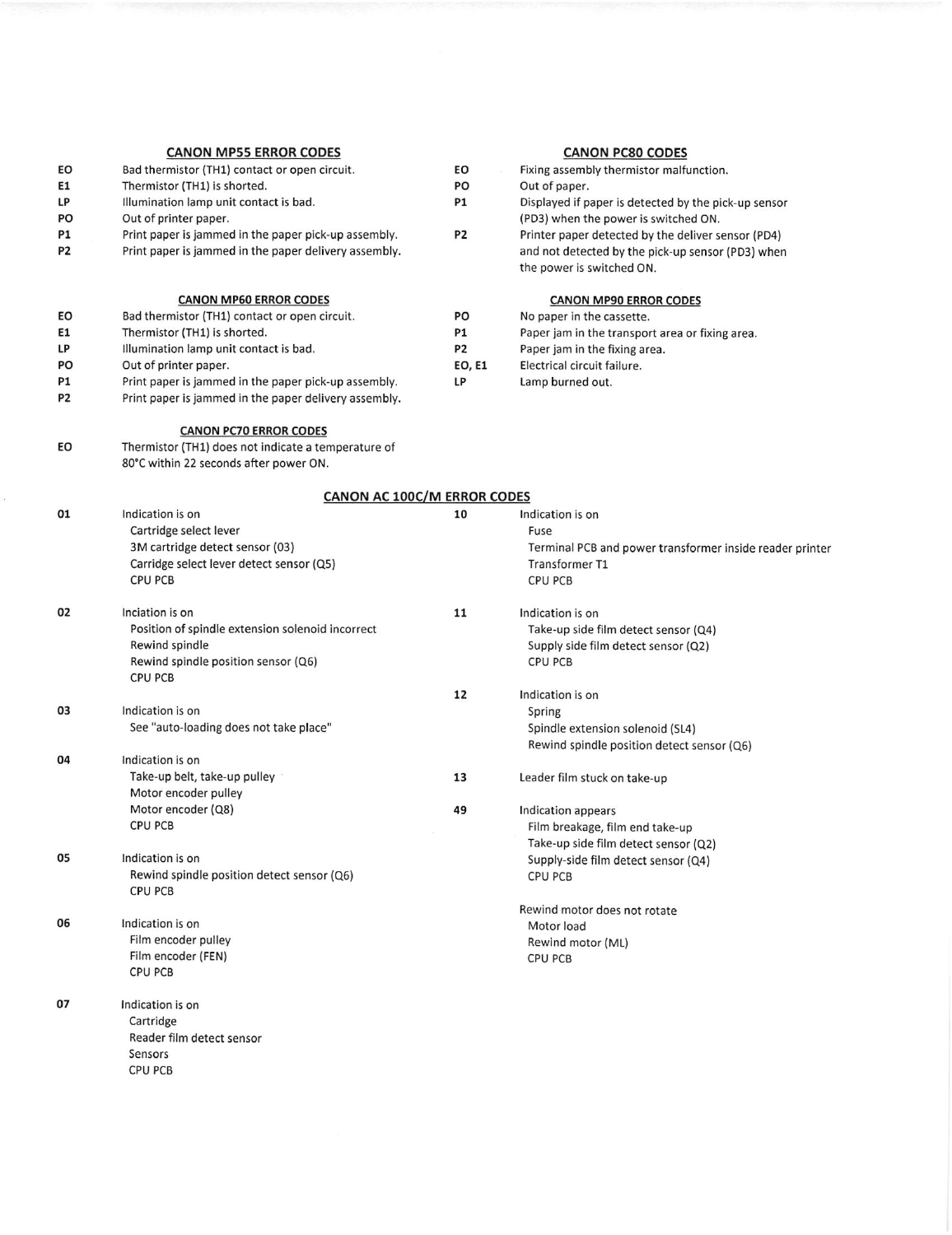# CANON MS3OO ERROR CODES

| E202<br>Scanner motor (M1) is defective.<br>The scanner home position detection sensor (PS1) is defective.<br>The DC controller PCB is defective.<br>E260<br>The power cooling fan (FM2) is defective.<br>The DC controller PCB is defective.<br>The power supply cooling fan does not rotate.<br>E261<br>The lamp cooling fan does not rotate.<br>E271<br>The rotation motor (M4) is defective.<br>The prism home posiiton detection sensor (P55) is defective.<br>The DC controller PCB is defective.<br>E273<br>The condenser lens motor (M2) is defective.<br>The condenser lens home position detection sensor (PS2) is defective.<br>DC controller PCB is defective.<br>E275<br>The zooming motor (M3) is defective.<br>The DC controller PCB is defective.<br>E276<br>The focusing motor (M5) is defective.<br>The DC controller PCB is defective.<br>E802<br>Backup RAM error.<br>The DC controller PCB is defective.<br>E850<br>The SD RAM is faulty. |
|----------------------------------------------------------------------------------------------------------------------------------------------------------------------------------------------------------------------------------------------------------------------------------------------------------------------------------------------------------------------------------------------------------------------------------------------------------------------------------------------------------------------------------------------------------------------------------------------------------------------------------------------------------------------------------------------------------------------------------------------------------------------------------------------------------------------------------------------------------------------------------------------------------------------------------------------------------------|
|                                                                                                                                                                                                                                                                                                                                                                                                                                                                                                                                                                                                                                                                                                                                                                                                                                                                                                                                                                |
|                                                                                                                                                                                                                                                                                                                                                                                                                                                                                                                                                                                                                                                                                                                                                                                                                                                                                                                                                                |
|                                                                                                                                                                                                                                                                                                                                                                                                                                                                                                                                                                                                                                                                                                                                                                                                                                                                                                                                                                |
|                                                                                                                                                                                                                                                                                                                                                                                                                                                                                                                                                                                                                                                                                                                                                                                                                                                                                                                                                                |
|                                                                                                                                                                                                                                                                                                                                                                                                                                                                                                                                                                                                                                                                                                                                                                                                                                                                                                                                                                |
|                                                                                                                                                                                                                                                                                                                                                                                                                                                                                                                                                                                                                                                                                                                                                                                                                                                                                                                                                                |
|                                                                                                                                                                                                                                                                                                                                                                                                                                                                                                                                                                                                                                                                                                                                                                                                                                                                                                                                                                |
|                                                                                                                                                                                                                                                                                                                                                                                                                                                                                                                                                                                                                                                                                                                                                                                                                                                                                                                                                                |
|                                                                                                                                                                                                                                                                                                                                                                                                                                                                                                                                                                                                                                                                                                                                                                                                                                                                                                                                                                |
|                                                                                                                                                                                                                                                                                                                                                                                                                                                                                                                                                                                                                                                                                                                                                                                                                                                                                                                                                                |
|                                                                                                                                                                                                                                                                                                                                                                                                                                                                                                                                                                                                                                                                                                                                                                                                                                                                                                                                                                |
|                                                                                                                                                                                                                                                                                                                                                                                                                                                                                                                                                                                                                                                                                                                                                                                                                                                                                                                                                                |
|                                                                                                                                                                                                                                                                                                                                                                                                                                                                                                                                                                                                                                                                                                                                                                                                                                                                                                                                                                |
|                                                                                                                                                                                                                                                                                                                                                                                                                                                                                                                                                                                                                                                                                                                                                                                                                                                                                                                                                                |
|                                                                                                                                                                                                                                                                                                                                                                                                                                                                                                                                                                                                                                                                                                                                                                                                                                                                                                                                                                |
|                                                                                                                                                                                                                                                                                                                                                                                                                                                                                                                                                                                                                                                                                                                                                                                                                                                                                                                                                                |
|                                                                                                                                                                                                                                                                                                                                                                                                                                                                                                                                                                                                                                                                                                                                                                                                                                                                                                                                                                |
|                                                                                                                                                                                                                                                                                                                                                                                                                                                                                                                                                                                                                                                                                                                                                                                                                                                                                                                                                                |
|                                                                                                                                                                                                                                                                                                                                                                                                                                                                                                                                                                                                                                                                                                                                                                                                                                                                                                                                                                |
|                                                                                                                                                                                                                                                                                                                                                                                                                                                                                                                                                                                                                                                                                                                                                                                                                                                                                                                                                                |
| E000-<br>Errors can be cleared by turing the ON/OFF power to LBP.<br>E110                                                                                                                                                                                                                                                                                                                                                                                                                                                                                                                                                                                                                                                                                                                                                                                                                                                                                      |
| E193-<br>Errors can be cleared by turning the ON/OFF power to MS400/MS500.<br>E802                                                                                                                                                                                                                                                                                                                                                                                                                                                                                                                                                                                                                                                                                                                                                                                                                                                                             |
|                                                                                                                                                                                                                                                                                                                                                                                                                                                                                                                                                                                                                                                                                                                                                                                                                                                                                                                                                                |
| LP<br>The lamp does not light normally.                                                                                                                                                                                                                                                                                                                                                                                                                                                                                                                                                                                                                                                                                                                                                                                                                                                                                                                        |
| The lamp lighting is not detected.                                                                                                                                                                                                                                                                                                                                                                                                                                                                                                                                                                                                                                                                                                                                                                                                                                                                                                                             |
| L <sub>2</sub><br>Change toner cartridge.                                                                                                                                                                                                                                                                                                                                                                                                                                                                                                                                                                                                                                                                                                                                                                                                                                                                                                                      |
| L5<br>The lamp unit is not installed properly.                                                                                                                                                                                                                                                                                                                                                                                                                                                                                                                                                                                                                                                                                                                                                                                                                                                                                                                 |
| The installation of the lamp unit is not detected.                                                                                                                                                                                                                                                                                                                                                                                                                                                                                                                                                                                                                                                                                                                                                                                                                                                                                                             |